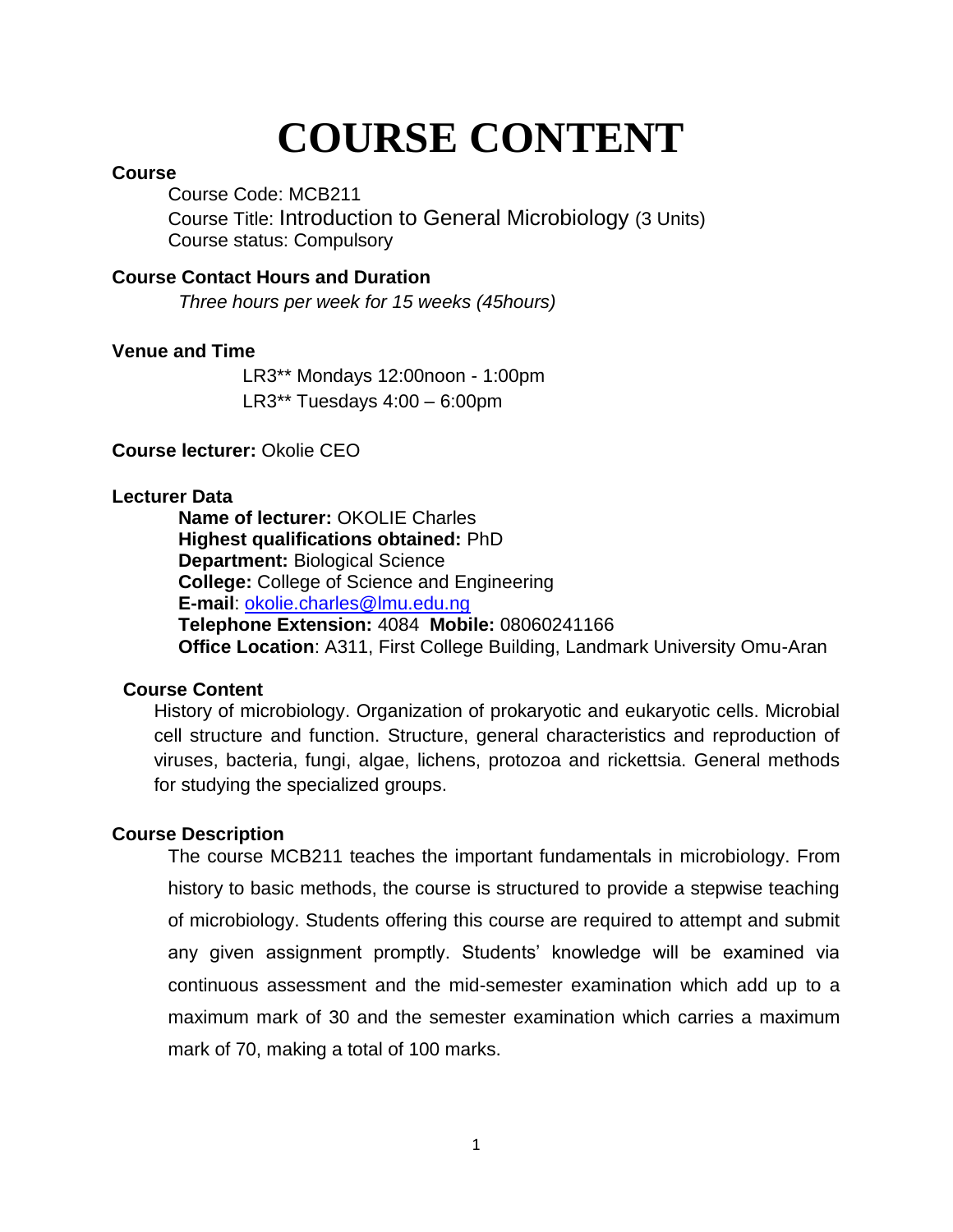#### **Course Justification**

- i. The course is designed to provide an introductory background to microbial life.
- ii. Understanding of MCB211 will help the student create a picture of the structures and functions which differentiate prokaryotes from eukaryotes.
- iii. Understanding of MCB211 will provide the student with the basic information on life that cannot be seen without aid.
- iv. Understanding of MCB211 will provide the student with information on the various possible uses of microbes in agriculture, industry, health and the environment.
- v. The students will be prepared for future studies in microbiology including Microbial Ecology (MCB221), Mycology (MCB313) and Microbial physiology (MCB312).

#### **Course objectives**

At the end of this course, students should be able to:

History of microbiology. Organization of prokaryotic and eukaryotic cells. Microbial cell structure and function. Structure, general characteristics and reproduction of viruses, bacteria, fungi, algae, lichens, protozoa and rickettsia. General methods for studying the specialized groups.

i.Discuss the discoveries which informed the microbiology of today.

ii.Differentiate between prokaryotic and eukaryotic cells.

iii.Explain the structures and functions which make up microbes.

iv.Describe the methods employed to study the various microbial groups.

#### **Course Requirement**

It is expected that the students have knowledge of forms and functions from lower level biology courses.

| S/N | <b>Grading</b>              | Score $(\%)$ |
|-----|-----------------------------|--------------|
|     | Test                        | 10           |
| 2.  | Assignment                  | 5            |
| 3.  | Practical (laboratory work) | 15           |
|     | Examination                 | 7Λ           |
|     | Total                       | 100          |

#### **Method of Grading- An illustration below**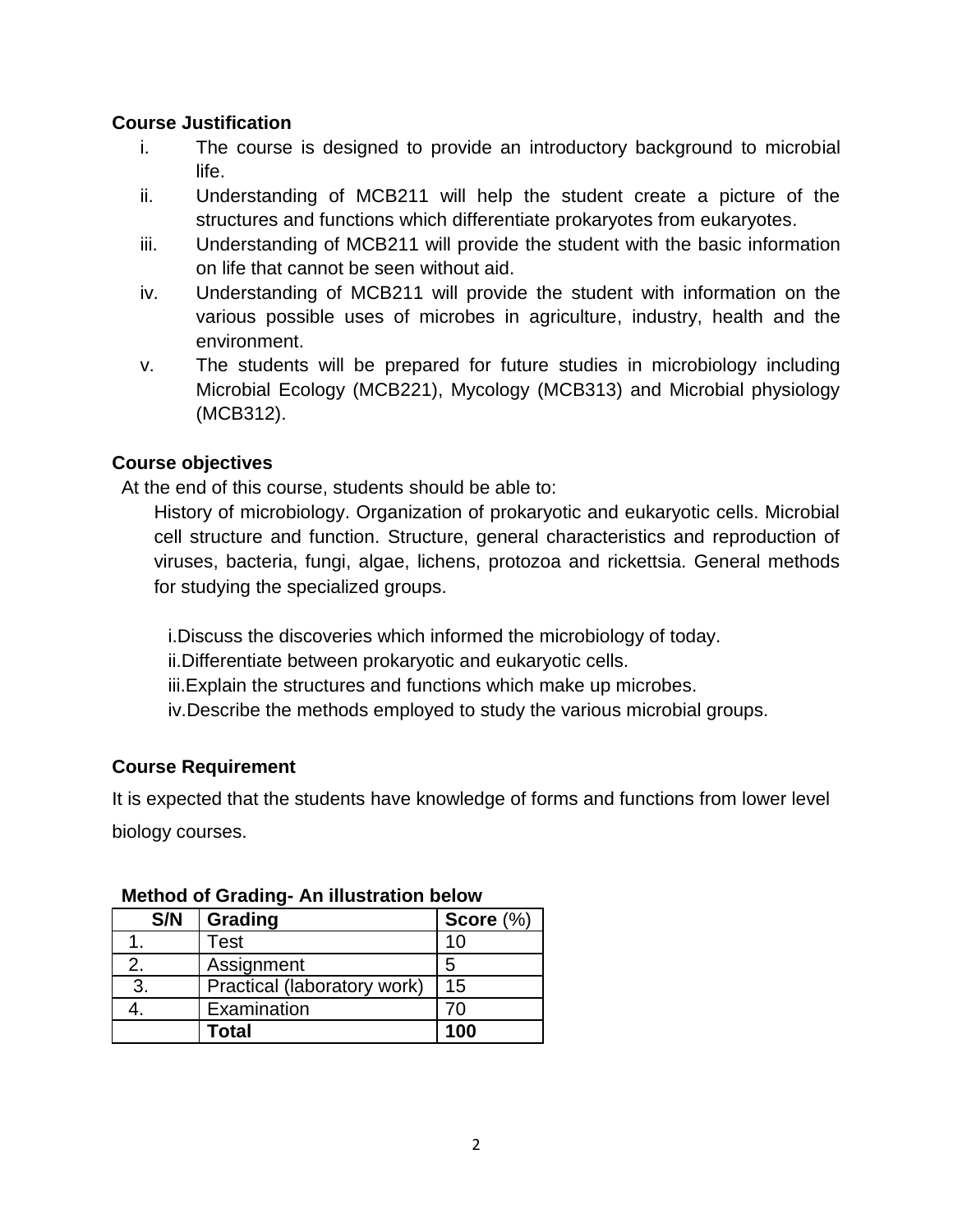#### **Course Delivery Strategies**

**i.**Teaching

**ii.**Tutorials

**iii.**Practical sessions

# **Method of Lecture Delivery/Teaching Aids**

Classroom teaching including the use of magnetic boards and visual aids such as powerpoint slide projectors. Real-life examples will be used to link the classroom training with the students' everyday life.

# **DETAILS OF LECTURE CONTENT**

- **Week of 5th October, 2015**
- **Topic:** Talking through the subject of MCB211 Introduction to General Microbiology.
- **Objectives**

At the end of the talk, the students should be able to have a basal understanding of what microbes are and the previous persons whose discoveries contributed in shaping the microbiology we study today. The relevance of Microbiology to agriculture, industry, health, pharmacy and the life sciences will be highlighted.

# **Typical Study Question**

What do you understand as microbiology? How can the study and practice of microbiology benefit a community that wants to a cure from poverty and disease?

# **Recommended Further Reading**

- (1) Introductory Microbiology. By J. Heritage, E. G. V. Evans, and R. A. Killington. Publisher: Cambridge University Press, 1996. Published online 2012. (Online link: [http://ebooks.cambridge.org/ebook.jsf?bid=CBO9781139170635\)](http://ebooks.cambridge.org/ebook.jsf?bid=CBO9781139170635). Book DOI:<http://dx.doi.org/10.1017/CBO9781139170635>
- (2) Todar's Online textbook of bacteriology. Kenneth Todar, University of Wisconsin ().
- (3) Introduction to Microbiology. Jones and Bartlett Publishers. The PDF is available online [\(http://www.jblearning.com/samples/076371075X/Wheelis\\_CH01\\_001%20](http://www.jblearning.com/samples/076371075X/Wheelis_CH01_001%20copy.pdf)

[copy.pdf\)](http://www.jblearning.com/samples/076371075X/Wheelis_CH01_001%20copy.pdf). NOT FOR SALE or DISTRIBUTION.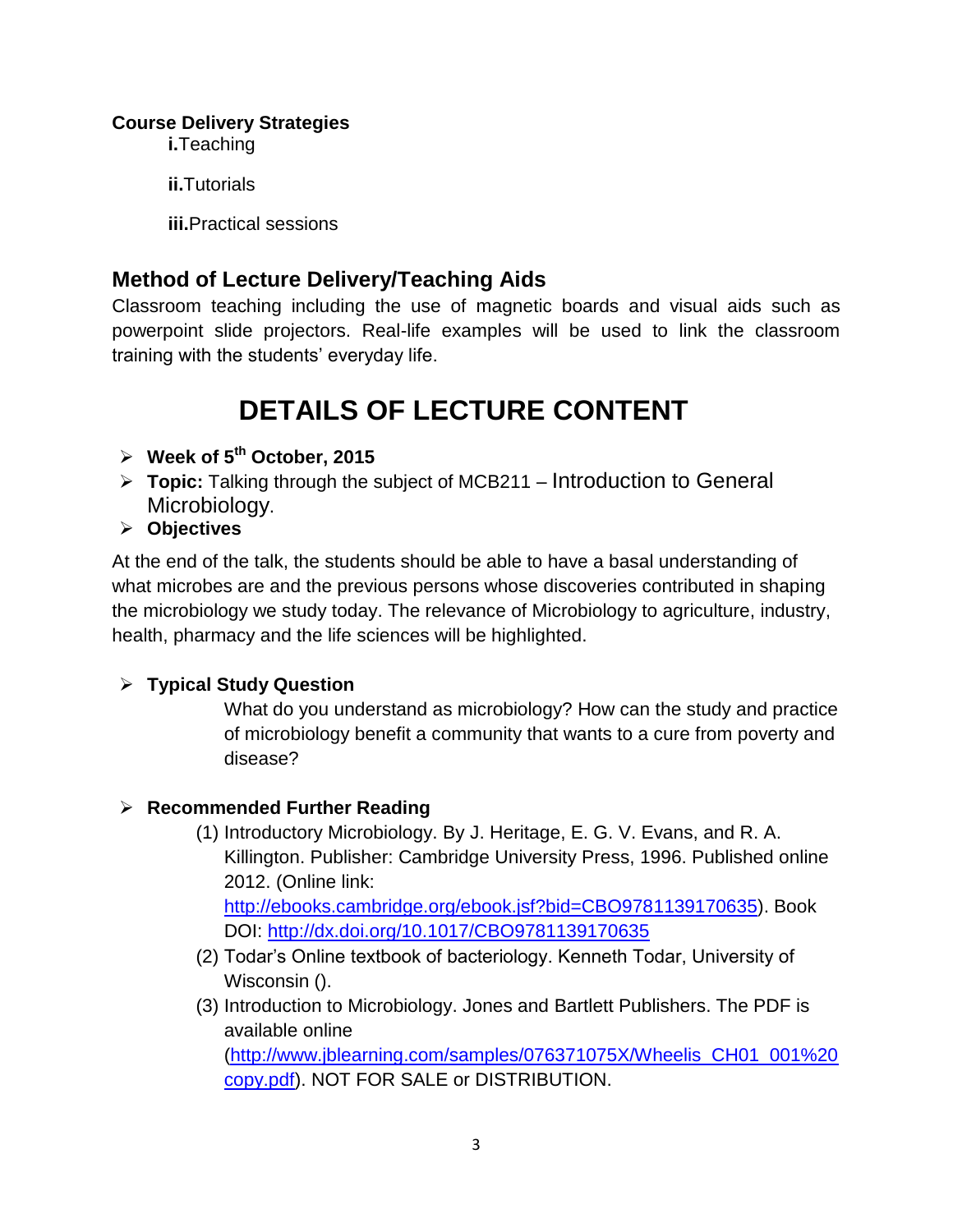- **Weeks of 12 th and 19th October, 2015**
- **Topic:** History of microbiology

# **Objectives**

At the end of the talk, the students should get acquainted with the names of the persons whose discoveries contributed in shaping the microbiology we study today.

# **Typical Study Question**

Mention the discoveries of the following persons in microbiology:

- I) Edward Jenner
- II) John Tyndall
- III) Joseph Lister
- IV) Antonie Van Leeuwvenhoek

# **Recommended Further Reading**

- i) Introductory Microbiology. By J. Heritage, E. G. V. Evans, and R. A. Killington. Publisher: Cambridge University Press, 1996. Published online 2012. (Online link: [http://ebooks.cambridge.org/ebook.jsf?bid=CBO9781139170635\)](http://ebooks.cambridge.org/ebook.jsf?bid=CBO9781139170635). Book DOI:<http://dx.doi.org/10.1017/CBO9781139170635>
- ii) Introduction to Microbiology. Jones and Bartlett Publishers. The PDF is available online [\(http://www.jblearning.com/samples/076371075X/Wheelis\\_CH01\\_001%20co](http://www.jblearning.com/samples/076371075X/Wheelis_CH01_001%20copy.pdf) [py.pdf\)](http://www.jblearning.com/samples/076371075X/Wheelis_CH01_001%20copy.pdf). NOT FOR SALE or DISTRIBUTION.

# **Week of 26th October, 2015**

**Topic:** Organization of prokaryotic and eukaryotic cells

# **Objectives**

The central theme of this week is to let the student understand that there are two fundamentally different types of cells: Prokaryotic and Eukarytoic. The student should be able to discuss the major features of similarity and difference between the two types of cells.

# **Typical Study Question:**

Using typical examples where possible, illustrate the differences between eukaryotic and prokaryotic cells.

# **Recommended Further Reading**

I. Introductory Microbiology. By J. Heritage, E. G. V. Evans, and R. A. Killington. Publisher: Cambridge University Press, 1996. Published online 2012. (Online link: [http://ebooks.cambridge.org/ebook.jsf?bid=CBO9781139170635\)](http://ebooks.cambridge.org/ebook.jsf?bid=CBO9781139170635). Book DOI:<http://dx.doi.org/10.1017/CBO9781139170635>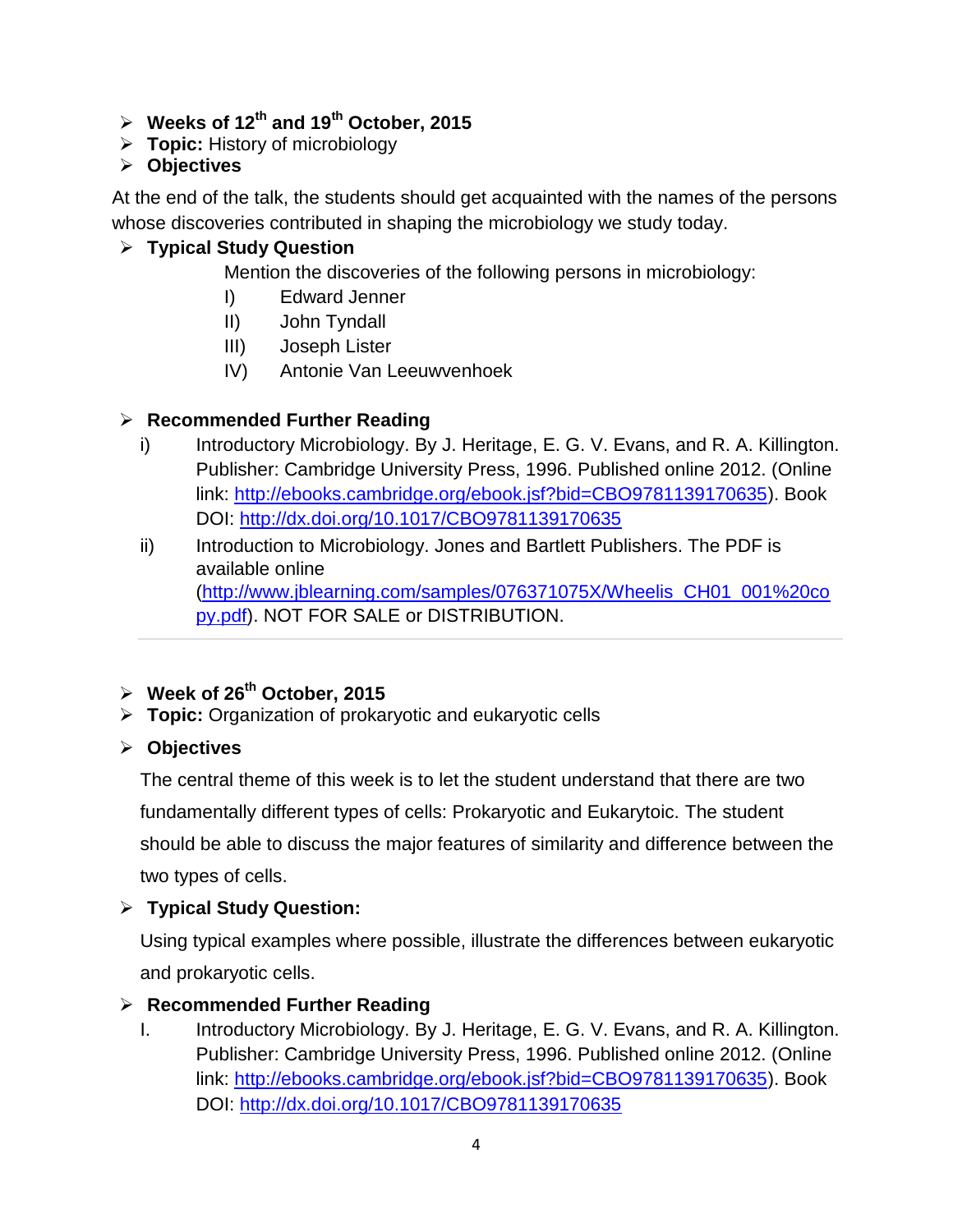- II. Introduction to Microbiology. Jones and Bartlett Publishers. The PDF is available online [\(http://www.jblearning.com/samples/076371075X/Wheelis\\_CH01\\_001%20co](http://www.jblearning.com/samples/076371075X/Wheelis_CH01_001%20copy.pdf) [py.pdf\)](http://www.jblearning.com/samples/076371075X/Wheelis_CH01_001%20copy.pdf). NOT FOR SALE or DISTRIBUTION.
- **Week of 02 November, 2015**
- **Topic:** Structure, general characteristics and reproduction of bacteria.
- **Objectives**

At the end of the meeting(s) this week, students should show understanding of the structures, characteristics and method(s) of reproduction of typical bacteria. Students should also be able to identify the structures and characteristics which differentiate between Gram negative and Gram positive bacteria.

# **Study Question:**

Describe the structure in bacteria used for movement.

# **Recommended Further Reading**

- i) Todar's Online Textbook of Bacteriology [\(http://textbookofbacteriology.net/structure.html\)](http://textbookofbacteriology.net/structure.html).
- ii) Introductory Microbiology. By J. Heritage, E. G. V. Evans, and R. A. Killington. Publisher: Cambridge University Press, 1996. Published online 2012. (Online link: [http://ebooks.cambridge.org/ebook.jsf?bid=CBO9781139170635\)](http://ebooks.cambridge.org/ebook.jsf?bid=CBO9781139170635). Book DOI:<http://dx.doi.org/10.1017/CBO9781139170635>
- iii) Introduction to Microbiology. Jones and Bartlett Publishers. The PDF is available online [\(http://www.jblearning.com/samples/076371075X/Wheelis\\_CH01\\_001%20co](http://www.jblearning.com/samples/076371075X/Wheelis_CH01_001%20copy.pdf) [py.pdf\)](http://www.jblearning.com/samples/076371075X/Wheelis_CH01_001%20copy.pdf). NOT FOR SALE or DISTRIBUTION.

# **Week of 09 th November, 2015**

**Topic:** Structure, general characteristics and reproduction of viruses.

# **Objectives**

At the end of the meeting(s) this week, students should show understanding of the structures, characteristics and method(s) of reproduction of viruses.

# **Study Question:**

Describe the structure, characteristics and reproduction pathway of a named virus.

# **Recommended Further Reading**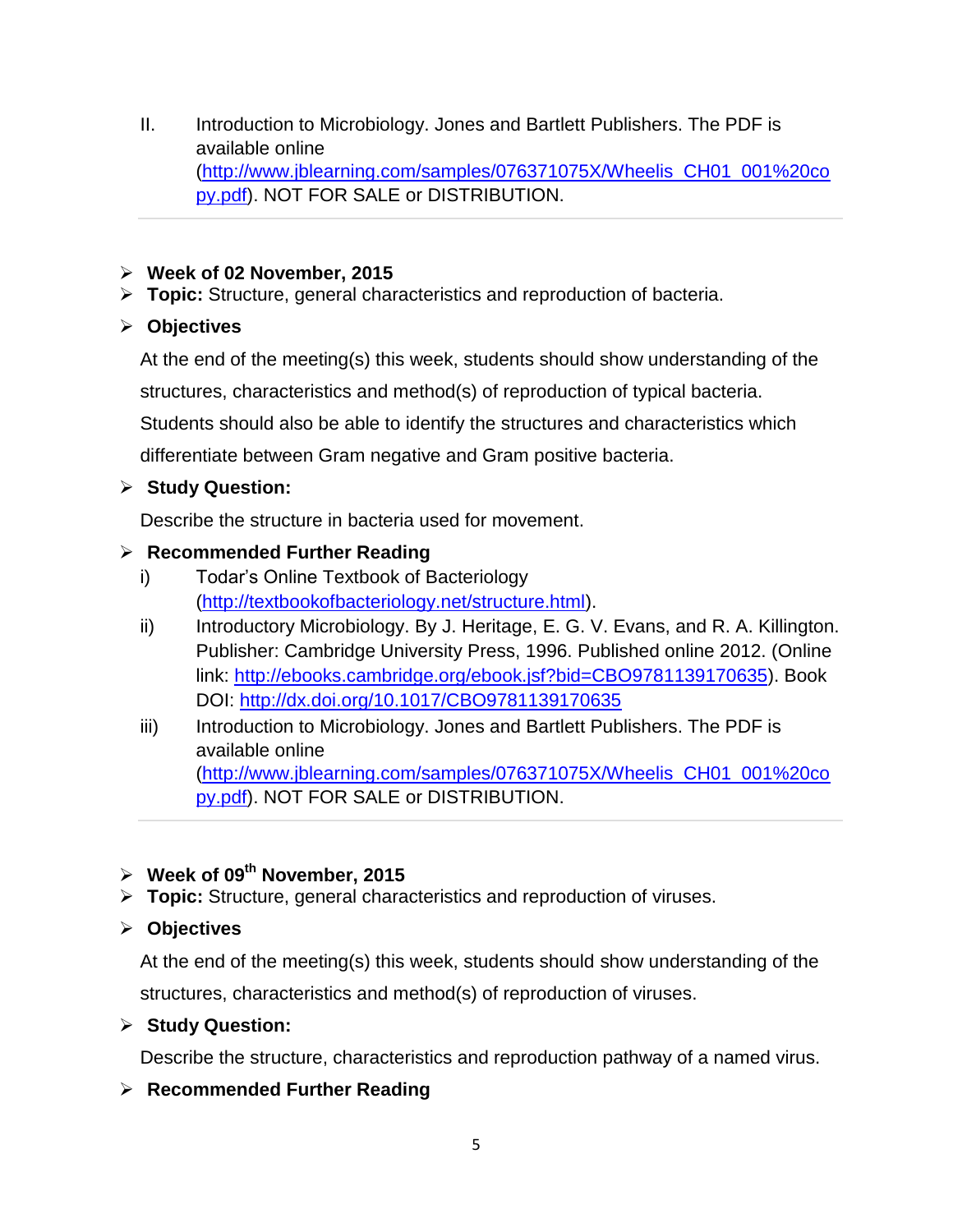- I) Introductory Microbiology. By J. Heritage, E. G. V. Evans, and R. A. Killington. Publisher: Cambridge University Press, 1996. Published online 2012. (Online link: [http://ebooks.cambridge.org/ebook.jsf?bid=CBO9781139170635\)](http://ebooks.cambridge.org/ebook.jsf?bid=CBO9781139170635). Book DOI:<http://dx.doi.org/10.1017/CBO9781139170635>
- II) Introduction to Microbiology. Jones and Bartlett Publishers. The PDF is available online [\(http://www.jblearning.com/samples/076371075X/Wheelis\\_CH01\\_001%20co](http://www.jblearning.com/samples/076371075X/Wheelis_CH01_001%20copy.pdf) [py.pdf\)](http://www.jblearning.com/samples/076371075X/Wheelis_CH01_001%20copy.pdf). NOT FOR SALE or DISTRIBUTION.

#### **Week 16 November, 2015**

- **Topic:** Structure, general characteristics and reproduction of microscopic fungi.
- **Objectives**

At the end of the meeting(s) this week, students should show understanding of the

structure, general characteristics and reproduction of fungi.

#### **Study Question:**

Describe the structure, characteristics and method of reproduction of a named microscopic fungus.

#### **Recommended Further Reading**

- I. Introductory Microbiology. By J. Heritage, E. G. V. Evans, and R. A. Killington. Publisher: Cambridge University Press, 1996. Published online 2012. (Online link: [http://ebooks.cambridge.org/ebook.jsf?bid=CBO9781139170635\)](http://ebooks.cambridge.org/ebook.jsf?bid=CBO9781139170635). Book DOI:<http://dx.doi.org/10.1017/CBO9781139170635>
- II. Introduction to Microbiology. Jones and Bartlett Publishers. The PDF is available online

[\(http://www.jblearning.com/samples/076371075X/Wheelis\\_CH01\\_001%20copy.p](http://www.jblearning.com/samples/076371075X/Wheelis_CH01_001%20copy.pdf) [df\)](http://www.jblearning.com/samples/076371075X/Wheelis_CH01_001%20copy.pdf). NOT FOR SALE or DISTRIBUTION.

#### **Week of 23 November, 2015**

**Topic:** Structure, general characteristics and reproduction of algae and lichens.

#### **Objectives**

At the end of the meeting(s) this week, students should show understanding of the structure, general characteristics and reproduction of algae and lichens.

#### **Study Question:**

Describe the major differences in structure, characteristics and method of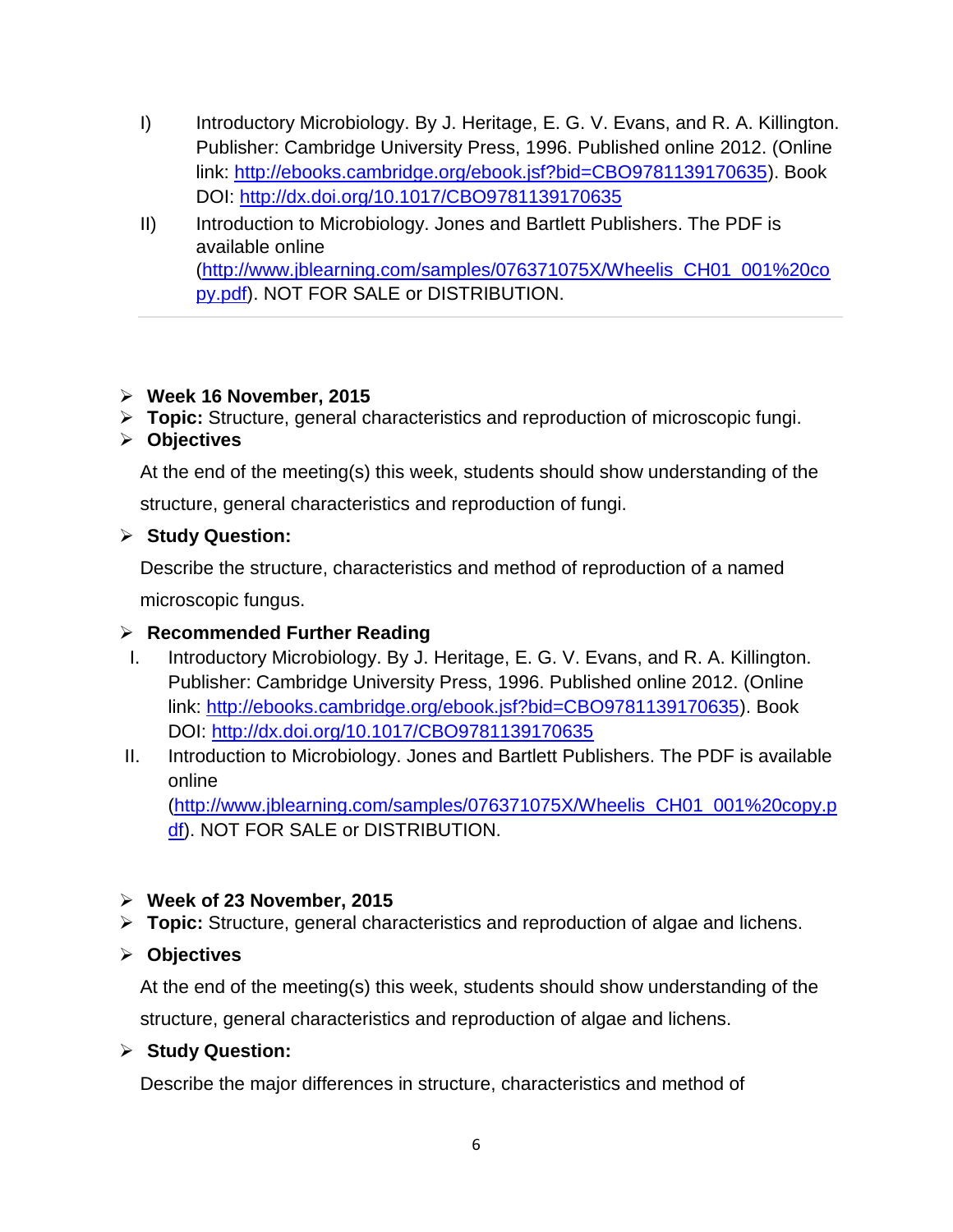reproduction of algae and lichens.

# **Recommended Further Reading**

- 1. Introductory Microbiology. By J. Heritage, E. G. V. Evans, and R. A. Killington. Publisher: Cambridge University Press, 1996. Published online 2012. (Online link: [http://ebooks.cambridge.org/ebook.jsf?bid=CBO9781139170635\)](http://ebooks.cambridge.org/ebook.jsf?bid=CBO9781139170635). Book DOI:<http://dx.doi.org/10.1017/CBO9781139170635>
- 2. Introduction to Microbiology. Jones and Bartlett Publishers. The PDF is available online

[\(http://www.jblearning.com/samples/076371075X/Wheelis\\_CH01\\_001%20copy.p](http://www.jblearning.com/samples/076371075X/Wheelis_CH01_001%20copy.pdf) [df\)](http://www.jblearning.com/samples/076371075X/Wheelis_CH01_001%20copy.pdf). NOT FOR SALE or DISTRIBUTION.

# **Week of 30 th November**

 **Topic:** Structure, general characteristics and reproduction of protozoa and rickettsia.

**Objectives**

Following the meetings this week, the students should show understanding of the structure, general characteristics and reproduction of protozoa and rickettsia.

# **Study Question:**

Describe the major differences in structure, characteristics and method of

reproduction of protozoa and rickettsia.

# **Recommended Further Reading**

- 1) Introductory Microbiology. By J. Heritage, E. G. V. Evans, and R. A. Killington. Publisher: Cambridge University Press, 1996. Published online 2012. (Online link: [http://ebooks.cambridge.org/ebook.jsf?bid=CBO9781139170635\)](http://ebooks.cambridge.org/ebook.jsf?bid=CBO9781139170635). Book DOI:<http://dx.doi.org/10.1017/CBO9781139170635>
- 2) Introduction to Microbiology. Jones and Bartlett Publishers. The PDF is available online

[\(http://www.jblearning.com/samples/076371075X/Wheelis\\_CH01\\_001%20copy.p](http://www.jblearning.com/samples/076371075X/Wheelis_CH01_001%20copy.pdf) [df\)](http://www.jblearning.com/samples/076371075X/Wheelis_CH01_001%20copy.pdf). NOT FOR SALE or DISTRIBUTION.

# **Week of 7th December, 2015**

**Topic:** Tutorials and Continuous Assessment Test.

# **Objectives**

The tutorial will serve to remind the students all the covered areas of the course compact.

**Study Question:**